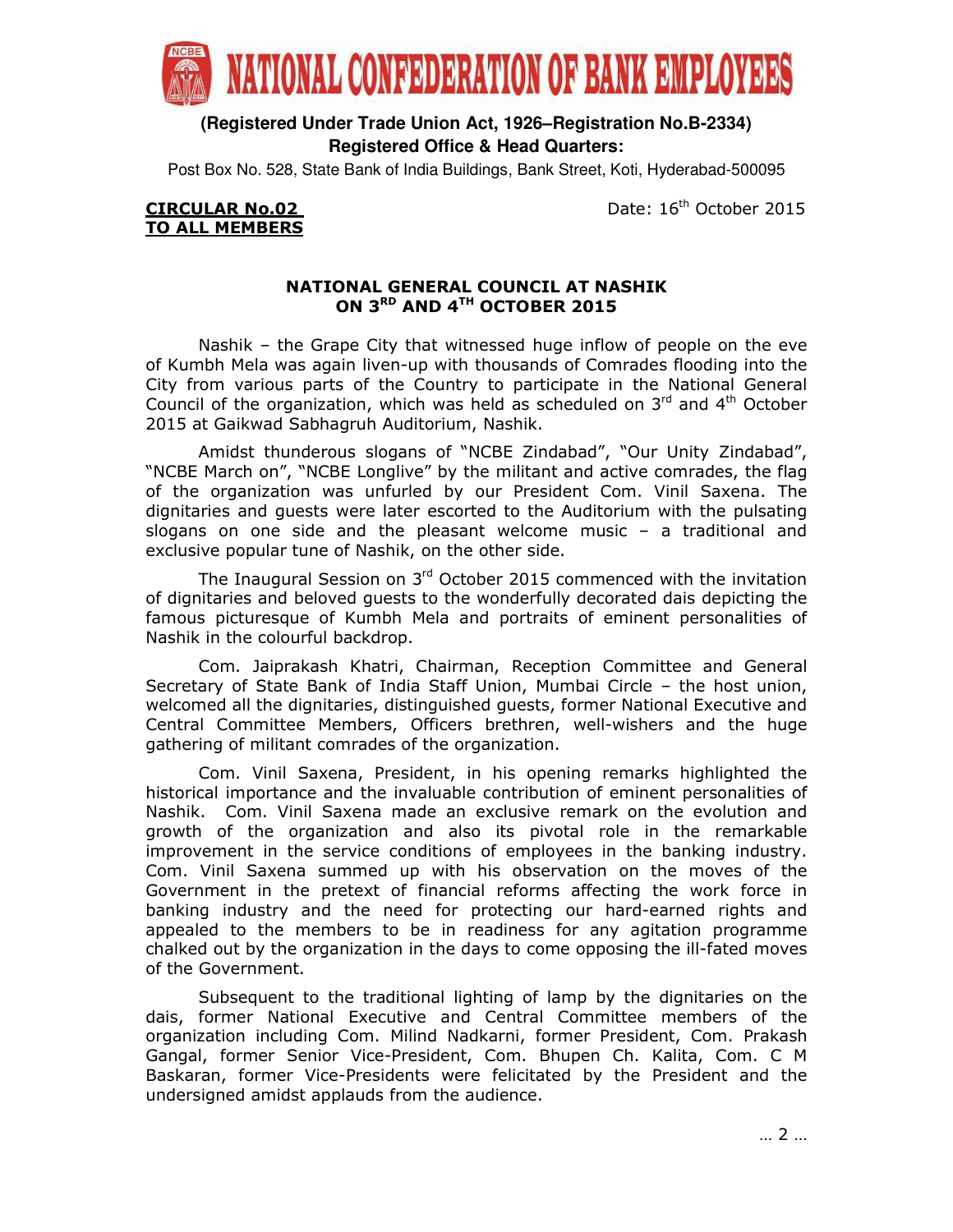In his Inaugural Address, Shri Aswini Mehra, Deputy Managing Director & CDO, appreciated the role of negotiators of Tenth Bipartite Settlement for arriving at the best wage settlement under the present circumstances duly considering the paying capacity of the banks as well as the welfare of the employees in equal footing. Shri Mehra has commended the hard fought achievement of 15% increase in pay slip components and also the holidays on 2<sup>nd</sup> and 4<sup>th</sup> Saturdays. Shri Mehra stressed on the role of every employee in improving the profile of the balance sheets of the Banks so as to provide much more benefits to the employees as well as the pensioners and also said that the Public Sector Banks have a very significant role in the implementation of Government initiatives and act as a catalyst in ensuring the end results of achievement towards building a strong India.

The booklet of Tenth Bipartite Settlement was later released by Shri Aswini Mehra.

 The Chief Guest, Dr. R. Ramakumar, Professor & Dean, School of Development Studies, Tata Institute of Social Sciences, in his Keynote address, gave details of transformation in the banking industry during the last more than three decades since nationalization to the present period of financial reforms that affected the public banking to a greater extent and impressed upon the need to protect the objective of public banking. Dr. Ramakumar mesmerized the audience with his spell bound speech covering three major topics such as Effects of Financial Sector Reforms on Banking in India, Rural Banking and Financial Inclusion.

 Dr. Ramakumar said that balance of payment crisis that led to financial liberalisation has undermined the sole objective of public banking for social purposes through nationalization of banks in 1969 and brought a drastic change in the approach of Government through insistence on increasing the profits, that is being thrust on the Government by the outside finance capital investors. The policy of financial liberalization, according to Dr. Ramakumar, also forces the Government to cut more and more public expenditure leading to encouragement of Public Private Partnerships (PPPs) and Micro-financing, where the motive of huge profit dominates, resultantly affecting the needy and poor general public. Dr. Ramakumar expressed his displeasure on the force being exerted on the Public Sector Banks by Government towards lending finance to PPPs, who are rich private players, earning huge profits without any investment and exploitation of poor masses by the Micro-financing agencies with their exorbitant rate of interest.

 Dr. Ramakumar, further said that the green revolution that was brought through Rural Credit on account of nationalization has been done away with the sly categorization of financing of tractors and agri products to big investors under agriculture sector resulting in total neglect of low interest rate finance to the real needy farmers. Dr. Ramakumar expressed his anguish over the loans attracting huge rate of interest i.e., as high as between 24% and 36% to the needy poor while the rich category of people are offered car loans, housing loans, etc. at a very low rate of interest ranging from 8% to 10%.

Dr. Ramakumar was highly critical about the attitude of RBI for its comment in its Annual Report that 'Freedom from poverty is not for free" and said that the negligence of social banking is not expected of from the Central Bank of the country, particularly when huge loans availed by big wigs have become NPAs affecting the entire banking industry.

 Dr. Ramakumar condemned the various initiatives of the Government-RBI combine in the name of Financial Inclusion, Jan Dhan Yojana, Linking of Aadhaar to anything and everything, Banking service through Business Correspondents, etc. and opined that Financial Inclusion and other initiatives are due to their dependence on financial liberalization and are not going to benefit the Country in any manner.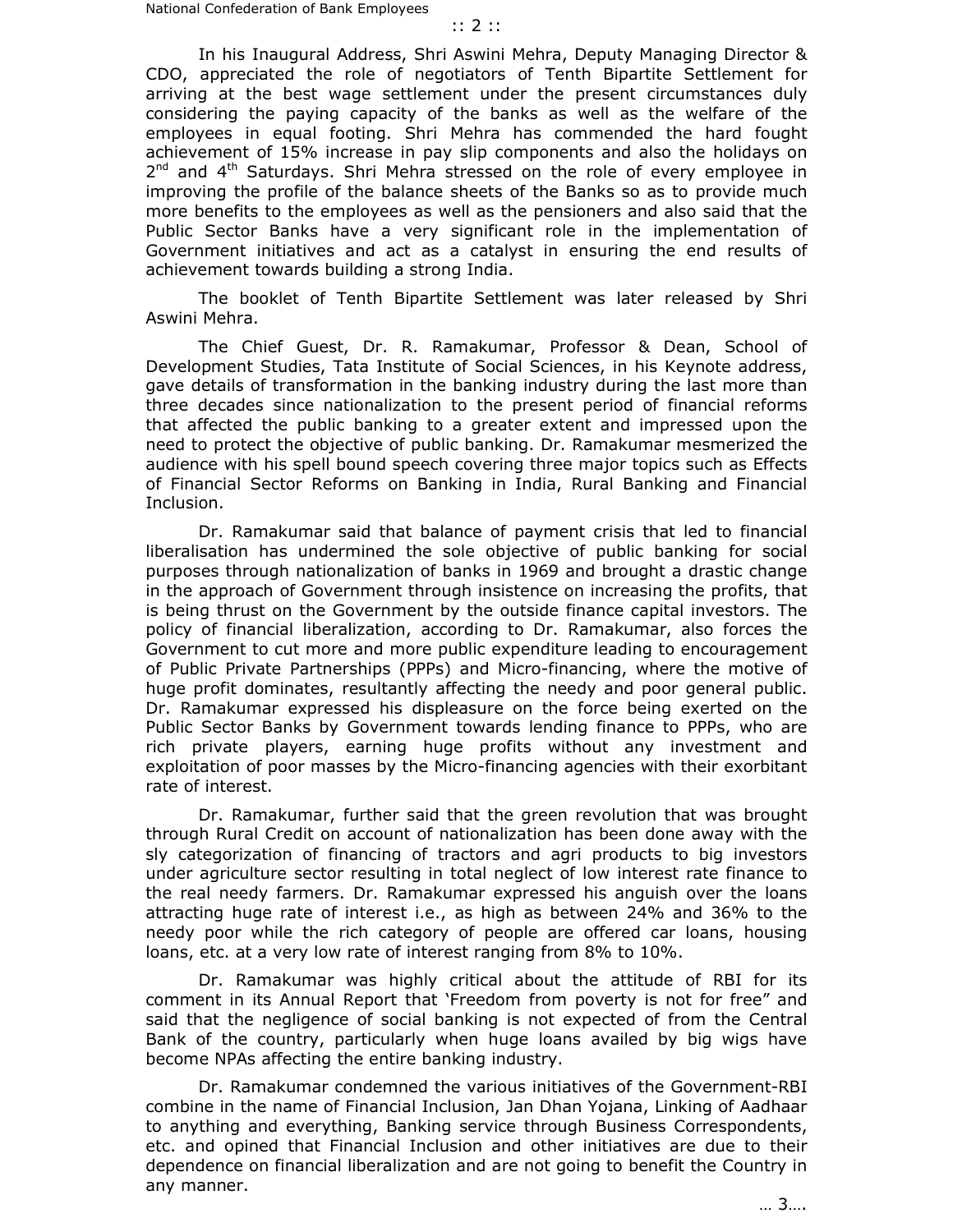Shri Jayasri Priyalal, Director Finance, UNI, Pacific & Asia cautioned about the dangers to the Trade Unions and entire labour force arising out of liberalization of labour market and the resultant effect of losing the existing hard earned rights of trade unions. While preferring a change in the attitude of various governments all over the world based on "Think Locally and Act Globally", Shri Priyalal appealed to all the Trade Unions in the Country to unite under one roof globally and display international solidarity to fight with the inimical forces that are bent upon demolishing the financial sector, particularly banking sector, all over the world. Shri Priyalal expressed fear that the ill-fate of banking sector on account of reforms would even spread to other sectors also, which can be overcome only through united and sustained struggles of Trade Unions all over the world.

 Com. Subhash Sawant, General Secretary, Indian National Bank Employees Federation (INBEF) stressed on the need for recovery of NPAs and stern action and punishment against willful defaulters. Com. Subhash was also of the view that service conditions of bank employees can be improved if proper efforts are made to recover the huge NPAs and warned that Trade Union actions cannot be stopped because of vindictive actions of the management.

 Com. Pradip Biswas, General Secretary, Bank Employees Federation of India (BEFI) felt proud that the trade unions under the banner of United Forum of Bank Unions (UFBU) has the credit of preventing the disaster of recession in the year 2008 through its continued opposition to the reform measures of the Government since 1991. He opined that it was the public sector system that insulated the effects of recession and saved the country. Com. Pradip condemned the backdoor methods being adopted by the Government to privatise the banking sector and expressed his resentment over licenses to Payment Banks and proposed amendments to labour laws, which are detrimental to the interests of the labour force and the trade unions in the country.

 Com. Mohan Kumtakar, General Secretary, National Organisation of Bank Workers informed that he feels proud for being a part of four bipartite settlements as signatory and also for being a part of the united movement of bank employees under the banner of UFBU. Com. Kumtakar appealed to all workers for striving to unite the world.

 The message of greetings sent by Com. C H Venkatachalam, General Secretary, All India Bank Employees' Association was read out before the distribution of prizes to the winners of Poster and Slogan competitions conducted by the MS Patel SBI Employees Co-operative Credit Society Ltd., Mumbai to the School Children on the social topics of "Female Foeticide" and "Atrocities on women". As an interlude, the audience was delighted and made dumb found by the emotional One Act Play by the young talented Com. Shailee Kadam, Customer Assistant of State Bank of India.

 Com. Sanjeev Bandlish, Senior Vice-President expressed that the initiatives of the Government in the establishment of Local Area Banks, permission to open banks by Private players, foreigners and licenses to Payments Banks, etc. are with an intention to weaken trade unions and questioned the ill-fated move of the Government to weaken PSBs despite their major contribution to all the social initiatives of the Government. Com. Bandlish asserted that even recent recruits would be under the fold of trade unions and fight against the inimical forces that be in protecting the public sector banks.

 Com. R K Sharma, Senior Vice-President was critical about the sabotaging moves of the Government in the name of financial reforms and appealed for united struggle in facing the challenges thrown open before the trade unions.